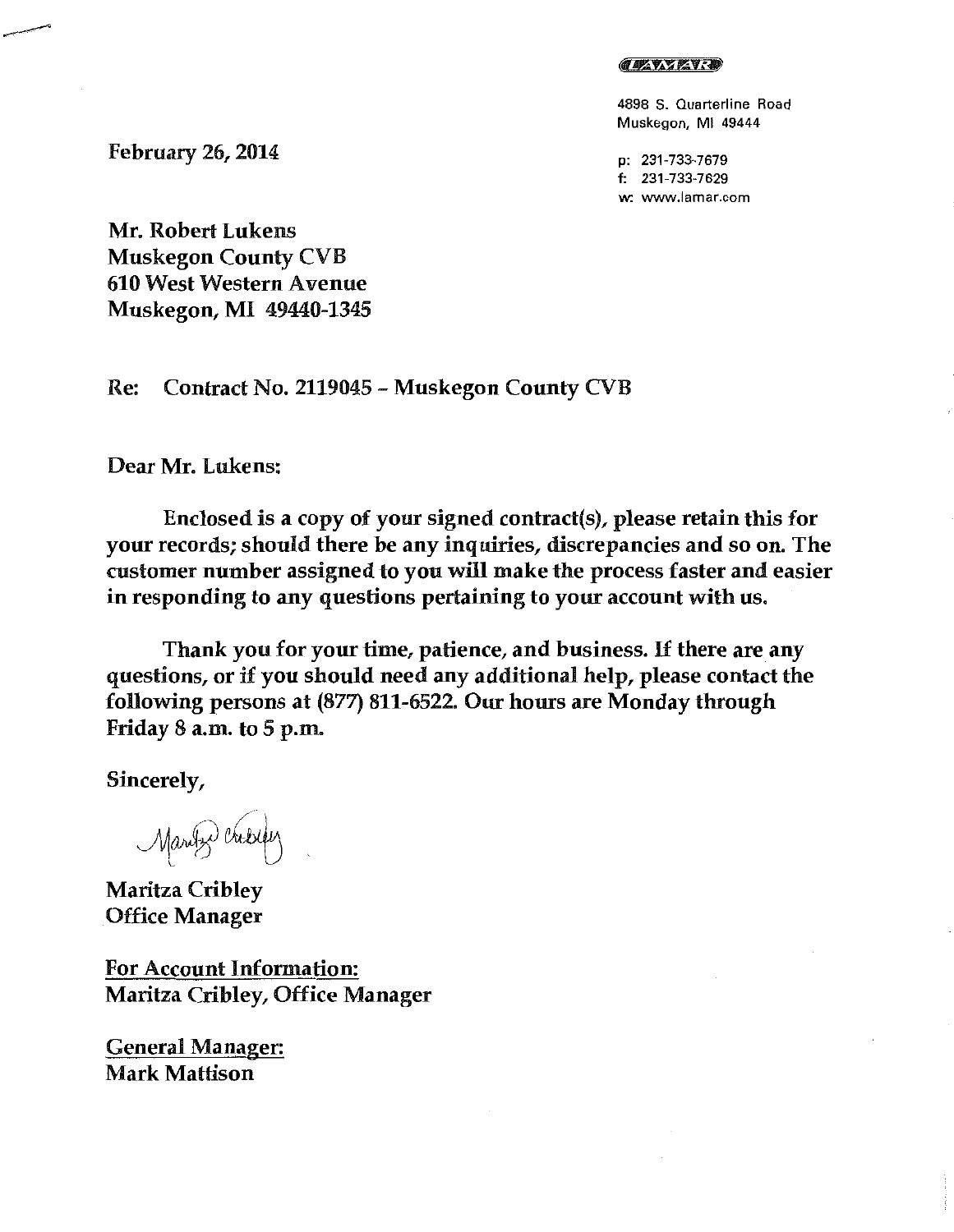|                                                                       | THE <b>CALLABOR</b> COMPANIES                     |                                                                              |                                                                    |
|-----------------------------------------------------------------------|---------------------------------------------------|------------------------------------------------------------------------------|--------------------------------------------------------------------|
| Muskegon<br>P.O. Box 505<br>Muskegon MI 49443<br>PHONE: (231)733-7679 | <b>CONTRACT</b>                                   |                                                                              | Date: 2/20/2014<br>New/Renewal: RENEWAL<br>Contract No.<br>2119045 |
| FAX: (231)733-7629                                                    |                                                   |                                                                              |                                                                    |
| Customer Name: MUSKEGON COUNTY CVB                                    |                                                   | Advertiser: MUSKEGON COUNTY CVB                                              |                                                                    |
| Street Address:<br>Mailing Address: 610 W WESTERN AVE                 |                                                   | Cust A/C #: 535459-0<br>Term:                                                | Nat'l/Local: LD<br>Service Date: 2/24/2014                         |
| <b>City: MUSKEGON</b>                                                 | St: MI<br>Zip: 49440-1345                         | Contact Person: Robert Lukens                                                |                                                                    |
| Phone: (231)724-3103                                                  | Fax: (231)724-1398                                | Campaign:                                                                    |                                                                    |
| Total Camp. Invest.: \$1,760.00                                       |                                                   | Email: lukensro@co.muskegon.mi.us                                            |                                                                    |
|                                                                       |                                                   |                                                                              |                                                                    |
| Vinyl Seq #1                                                          |                                                   |                                                                              |                                                                    |
| Company #: 151                                                        | Investment Per \$700.00<br>Billing Period:        | Market: MUSKEGON                                                             | Market Code: 180                                                   |
| Local AE: FAR3564-Fred Rybik<br>Product: New Vinyl / Flex Order       |                                                   | Alt. AE:<br>Description: Printing of a 14' x 48' vinly face for board #70140 | PO #:                                                              |
| Qty: 1                                                                | Rate Per Unit: \$700.00                           | Freight:\$0.00                                                               |                                                                    |
| <b>Service Dates:</b><br>02/24/14                                     |                                                   |                                                                              |                                                                    |
| Commercial Seq # 2                                                    |                                                   |                                                                              |                                                                    |
| Company #: 151                                                        |                                                   | Market: GRAND RAPIDS                                                         | Market Code: 2                                                     |
| Local AE: FAR3564-Fred Rybik                                          |                                                   | Alt. AE:                                                                     | PO#:                                                               |
| Product: Trip Charge                                                  |                                                   | Description: Out of schedule face change for board #70140                    |                                                                    |
| Qty: 1                                                                | Rate Per Unit: \$250.00                           | Freight:\$0.00                                                               |                                                                    |
| 02/24/14<br><b>Service Dates:</b>                                     |                                                   |                                                                              |                                                                    |
| Vinyl Seq #3                                                          |                                                   |                                                                              |                                                                    |
| Company #: 151                                                        |                                                   | Market: MUSKEGON                                                             | Market Code: 180                                                   |
| Local AE: FAR3564-Fred Rybik                                          |                                                   | Alt. AE:                                                                     | PO#:                                                               |
| Product: New Vinyl / Flex Order                                       |                                                   | Description: Printing of a 14' x 40' vinly face for board #2680              |                                                                    |
| Qty:1                                                                 | Rate Per Unit: \$560.00                           | Freight:\$0.00                                                               |                                                                    |
| 02/24/14<br>Service Dates:                                            |                                                   |                                                                              |                                                                    |
| Commercial Seq # 4                                                    |                                                   |                                                                              |                                                                    |
| Company #: 151                                                        | Investment Per \$250.00<br><b>Billing Period:</b> | Market: GRAND RAPIDS                                                         | Market Code: 2                                                     |
| Local AE: FAR3564-Fred Rybik                                          |                                                   | Alt. AE:                                                                     | PO #:                                                              |
| Product: Install Fee                                                  |                                                   | Description: Out of schedule face change for board #2680                     |                                                                    |
| Qty: 1                                                                | Rate Per Unit: \$250.00                           | Freight:\$0.00                                                               |                                                                    |
| 02/24/14<br><b>Service Dates:</b>                                     |                                                   |                                                                              |                                                                    |
|                                                                       | Investment Schedule                               |                                                                              |                                                                    |

| UNIVERSITY PRODUCT TO ANNO 2012 12:00:00 PRODUCT TO A COURT TO PRODUCT TO PRODUCT TO THE TOTAL TO A CONTROLLED AN ACCURTATIVE PRODUCT TO THE AREA ALBUM 2012 2012 TO A SETTING THE PRODUCT OF A SETTING AND ALBUM AND A CONTRO |        |                                                                                                                                                                                                                                |  |  |
|--------------------------------------------------------------------------------------------------------------------------------------------------------------------------------------------------------------------------------|--------|--------------------------------------------------------------------------------------------------------------------------------------------------------------------------------------------------------------------------------|--|--|
| Year                                                                                                                                                                                                                           | Period | <b>Total Investment</b>                                                                                                                                                                                                        |  |  |
|                                                                                                                                                                                                                                |        |                                                                                                                                                                                                                                |  |  |
|                                                                                                                                                                                                                                |        |                                                                                                                                                                                                                                |  |  |
| 2014                                                                                                                                                                                                                           | 2/24   | \$1,760,00                                                                                                                                                                                                                     |  |  |
|                                                                                                                                                                                                                                |        | The contract of the annual composed on the contract of the contract of the contract of the component of the component of the contract of the contract of the contract of the contract of the contract of the contract of the c |  |  |
|                                                                                                                                                                                                                                |        |                                                                                                                                                                                                                                |  |  |

 $\sim$  THE REMAINDER OF THIS PAGE LEFT BLANK INTENTIONALLY  $\sim$ 

 $\cdot$ 

 $\label{eq:2} \frac{1}{\left|\mathcal{A}\right|^{2}}\sum_{i=1}^{N}\frac{1}{\left|\mathcal{A}\right|^{2}}$ 

 $\cdot$ 

in products.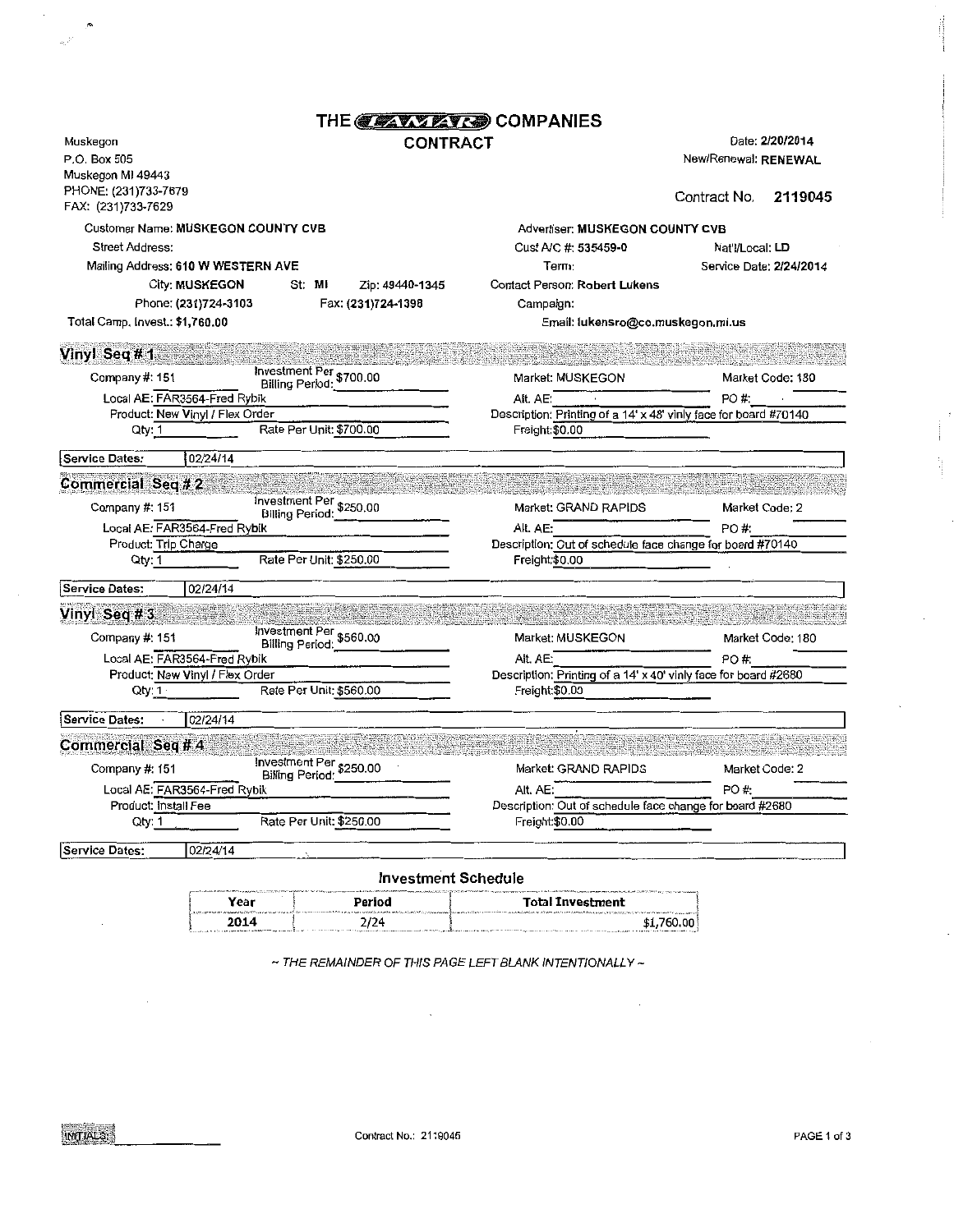#### The terms on all pages are part of this contract

Advertiser authorizes and instructs The Lamar Companies (Lamar) to display in a good and workmanlike manner, and to maintain for the terms set forth above, outdoor advertising displays described above or on the attached list. In consideration thereof, Advertiser agrees to pay The Lamar Companies all contract amounts within thirty (30) days after the date of billing. Advertiser acknowledges and agrees to be bound by the terms and conditions on all pages of this contract.

The undersigned representative or agent of Advertiser hereby warrants to The Lamar Companies that he/she Is the

of the Advertiser and is authorized to execute this contract on behalf of Advertiser.

| BY:<br>ACCOUNT EXECUTIVE: Fred A. Rybik                                 | MUSKEGON COUNTY CVB<br><b>CUSTOMER/ADVERTISER</b><br>DATE: |
|-------------------------------------------------------------------------|------------------------------------------------------------|
| COMPANY:<br>Muskegon                                                    | BY:<br>(signature above)                                   |
| CUSTOMER/ADVERTISER SIGNED BY: Robert Lukens                            | (print name above)                                         |
| This contract is NOT BINDING UNTIL ACCEPTED by a Lamar General Manager. |                                                            |
| DATE:                                                                   | THE LAMAR COMPANIES                                        |
|                                                                         | BY:<br><b>GENERAL MANAGER: Mark Mattison</b>               |

# STANDARD CONDITIONS

## I. General Conditions

- 1. On Initial installation, if Lamar and/or Lamar Transit Authority (LTA) is requested by Advertiser to submit art work, then art work submitted by Lamar and/or LTA shall be approved or substitute art work shall be furnished by Advertiser within ten (10) days after submission. In the case of default in furnishing or approval of art work by Advertiser, then the date of installation posting for purposes of commencement of the first Invoice shall be deemed to occur on the date on which the various spaces are available for service.
- 2. Advertiser warrants that aU approved designs do not infringe upon any trademark or copyright, state or federal. Advertiser agrees to defend, indemnify and hold Lamar free and harmless from any and all loss, liability, claims and demands, Including attorney's fees arising out of the character, contents or subject matter of any copy displayed or produced pursuant to this contract.
- 3. Upon completion and installation of initial posting, or upon the circumstances described in paragraph 1 regarding default, an invoice for payment will be sent to Advertiser or Agency. Upon Advertiser's or Agency's request, a report of the posting will be sent with the initial invoice. The first invoice shall cover the period from date of installation (if more than one location is included, the average date of installation shall be used) to the end of the billing period in which the invoice is rendered, and subsequent invoices shall be rendered in advance on the first of each successive billing period. Each invoice will cover the billing period following commencement of posting or date of installation ; or following the circumstances described ln paragraph 1 above regarding default . All prorated invoices and credits will be computed on the basis of a four week billing period.
- 4. If Lamar is prevented from posting or maintaining any of the spaces by causes beyond its control of whatever nature, including but not limited to acts of God, strikes, work stoppages or picketing, or in the event of damage or destruction of any of the spaces, or in the event Lamar is unable to deliver any portion of the setvice required in this contract, including illumination, buses in repair, or maintenance, this contract shall not terminate. Credit shall be allowed to advertiser at the standard rates of Lamar for such space or setvice for the period that such space or service shall not be furnished or shall be discontinued or suspended. Lamar may discharge this credit, at its option, by furnishing advertising service on substitute spaces, to be reasonably approved by advertiser, or by extending the term of the advertising service on the same space for a period beyond the expiration date, The substituted or extended service shall be of a value equal to the amount of such credit.
- 5. Upon default In the punctual payment of the contract indebtedness or any part thereof, as the same shall become due and payable, the entire amount of the indebtedness contracted for herein shall be matured and shall be due and payable immediately, at the option of Lamar, and unless same is promptly paid, Lamar may, at its option, discontinue without notice the outdoor or transit advertising contracted for herein; provided, however, that such discontinuance shall not relieve the Advertiser or agency of the contract indebtedness. All payments in arrears shall bear interest at the highest contract rate permitted by law, not to exceed 1%% per month.ln addition, Advertiser shall pay Lamar all costs and expenses of exercising its rights under this contract, including reasonable attorney's fees of not less than 25% of the amount due, or \$250.00, whichever is greater, and all reasonable collection agency fees.
- 6. This.contract, all pages, constitutes the entire agreement between Lamar and Advertiser. Lamar shall not be bound by any stipulations, conditions, or agreements not set forth in this contract. Waiver by Lamar of any breach of any provision shall not constitute a waiver of any other breach of that provision or any other provision.

#### II. Commercial Conditions

1. Initial design copy shall be furnished to Lamar not later than thirty (30) days after the date hereof or as otherwise provided below in the Special Considerations section. If Lamar is requested by Advertiser to submit copy, then copy submitted by Lamar shall be approved or substitute copy shall be furnished by Advertiser within ten (10) days after submission.

**INITIALS:** 

Contract No.: 2119045 PAGE2of3